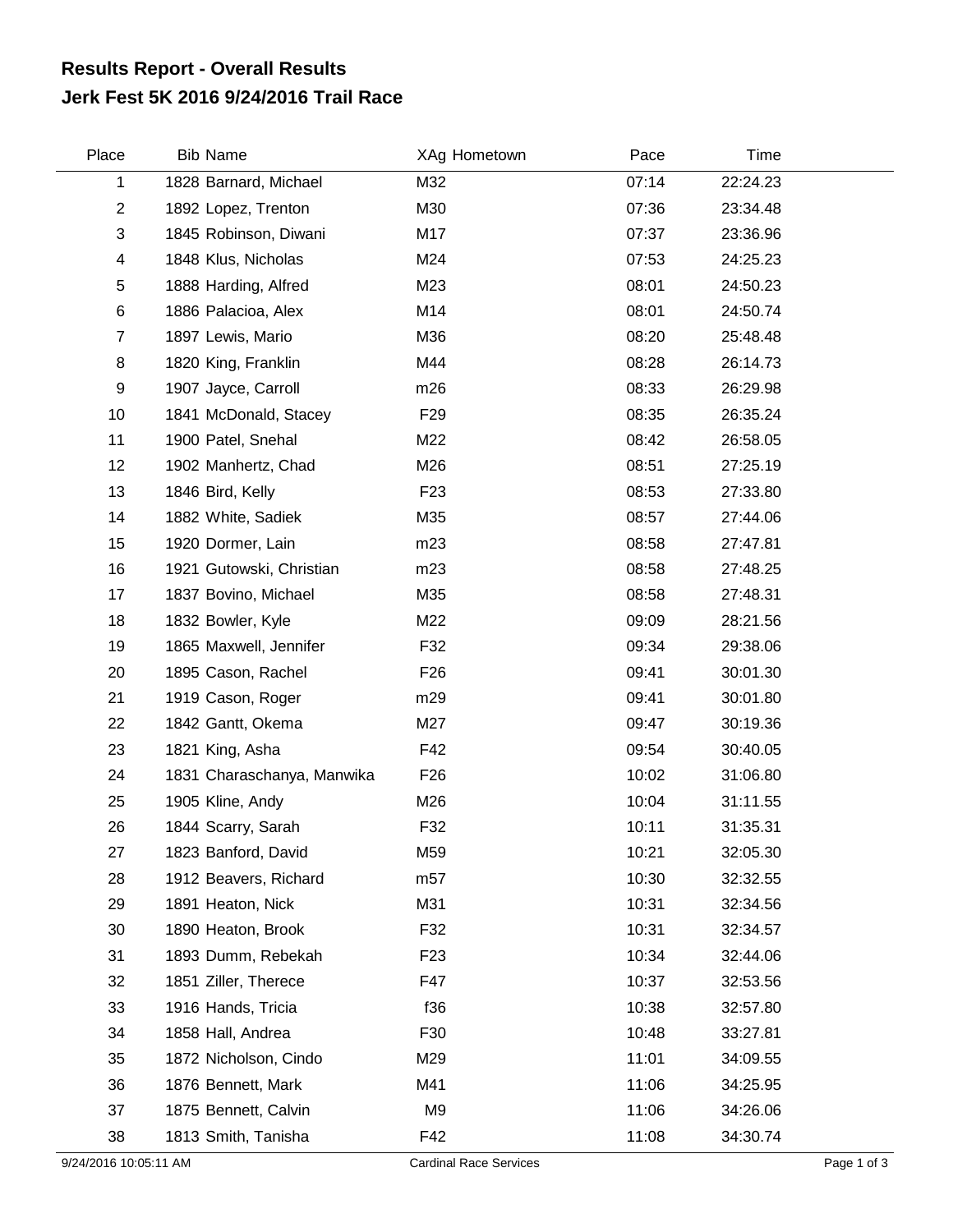| Place | <b>Bib Name</b>           | XAg Hometown    | Pace  | Time     |
|-------|---------------------------|-----------------|-------|----------|
| 39    | 1901 Little, Sydney       | F <sub>28</sub> | 11:08 | 34:31.06 |
| 40    | 1894 Mastin, Kelly        | F <sub>28</sub> | 11:09 | 34:33.01 |
| 41    | 1910 McGowan, James       | m30             | 11:09 | 34:33.55 |
| 42    | 1883 Johnson, Alice       | F <sub>52</sub> | 11:24 | 35:19.55 |
| 43    | 1917 Wagner, Owen         | m36             | 11:35 | 35:53.60 |
| 44    | 1852 Korey, Mark          | M49             | 11:39 | 36:06.05 |
| 45    | 1908 Zhang, Kewai         | M26             | 11:41 | 36:13.31 |
| 46    | 1806 Woodbury, Debbie     | F38             | 11:47 | 36:32.30 |
| 47    | 1817 Copeland, Alexandra  | F <sub>27</sub> | 12:14 | 37:56.31 |
| 48    | 1816 Binder, JC           | M32             | 12:17 | 38:04.30 |
| 49    | 1873 Gebhart, Tracy       | F <sub>25</sub> | 12:19 | 38:09.43 |
| 50    | 1923 Leggett, Jay         | m38             | 12:30 | 38:46.55 |
| 51    | 1922 Leggett, Zakiya      | f38             | 12:36 | 39:02.05 |
| 52    | 1826 Gajadhar, Alexis     | F <sub>25</sub> | 12:38 | 39:08.55 |
| 53    | 1830 Gaskin, Porter       | M17             | 13:02 | 40:25.58 |
| 54    | 1871 Nicholson, Christine | F <sub>28</sub> | 13:27 | 41:42.80 |
| 55    | 1847 Dundas, Leslie       | M29             | 13:29 | 41:46.88 |
| 56    | 1843 Davis, Maya          | F <sub>27</sub> | 13:36 | 42:08.05 |
| 57    | 1850 Knight, Lakecia      | F39             | 13:37 | 42:13.41 |
| 58    | 1814 McFerren, Kelly      | F45             | 13:39 | 42:17.56 |
| 59    | 1815 Eisenson, Susan      | F <sub>58</sub> | 13:39 | 42:18.07 |
| 60    | 1824 Graham, Emily        | F <sub>28</sub> | 13:45 | 42:38.55 |
| 61    | 1896 Bailey, Anitra       | F40             | 13:46 | 42:41.08 |
| 62    | 1818 Ettson, Shauna       | F38             | 13:46 | 42:41.32 |
| 63    | 1881 Turner, Brenda       | F <sub>56</sub> | 13:46 | 42:41.56 |
| 64    | 1884 Garrett, Mary        | F37             | 13:46 | 42:41.58 |
| 65    | 1829 Gaskin, Gracie       | F44             | 13:52 | 42:58.28 |
| 66    | 1827 Patel, Hemangi       | F <sub>24</sub> | 13:55 | 43:07.72 |
| 67    | 1807 Henry, Shauna-Kay    | F <sub>22</sub> | 13:59 | 43:21.82 |
| 68    | 1878 Cipperley, Mark      | M44             | 14:07 | 43:45.06 |
| 69    | 1879 Cipperley, Cheryl    | F38             | 14:07 | 43:45.56 |
| 70    | 1864 Tefft, Karen         | F41             | 14:08 | 43:47.89 |
| 71    | 1825 Cline, Christopher   | M32             | 14:48 | 45:52.55 |
| 72    | 1822 Banford, Sybil       | F <sub>55</sub> | 14:53 | 46:06.93 |
| 73    | 1889 Sieber, Heather      | F <sub>26</sub> | 14:53 | 46:07.31 |
| 74    | 1819 Burk, Beverly        | F66             | 15:15 | 47:15.80 |
| 75    | 1904 Jefferson, Duncan    | M52             | 15:17 | 47:22.56 |
| 76    | 1853 Maxwell, Brian       | M58             | 15:35 | 48:17.63 |
| 77    | 1903 Jefferson, Lynne     | F <sub>50</sub> | 15:36 | 48:20.05 |
| 78    | 1863 Ramkissoon, Robin    | M45             | 15:39 | 48:30.30 |
| 79    | 1859 Chambliss, Janelle   | F <sub>27</sub> | 15:56 | 49:22.80 |